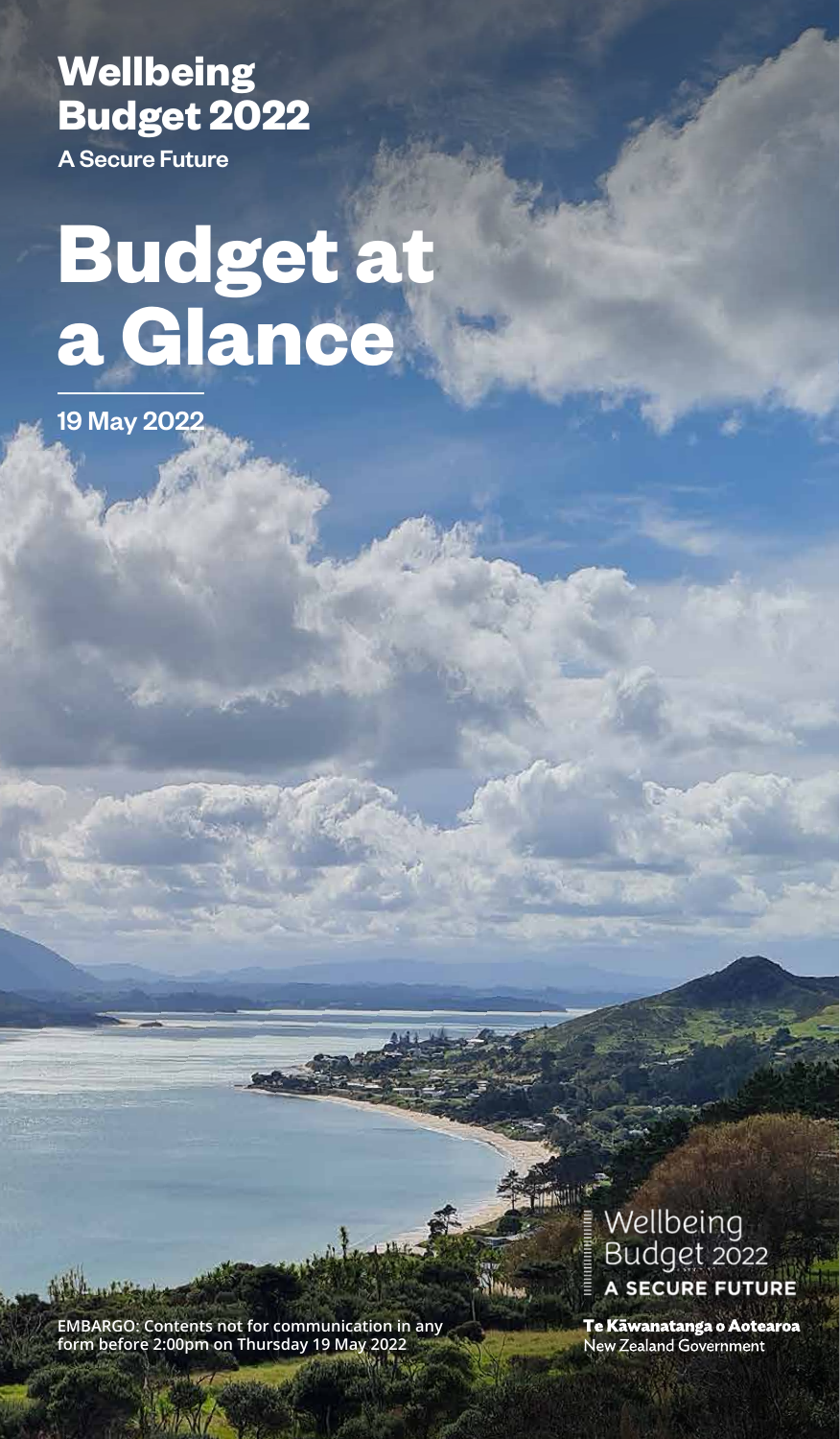### **Wellbeing Budget 2022: A Secure Future**

*Budget 2022 invests in a high-wage, low-emissions economy that provides economic security in good times and bad.*

**Building a secure future** through \$4.7 billion of new capital investment

**Largest ever investment in health to reset our system** and deliver better services nationwide, starting with a two-year health budget

**Investing in a secure future** with \$2.9 billion of climate investments for energy security and lower costs for New Zealanders

**New multi-year funding approaches in Justice and Natural Resources** to control costs, plan ahead and deliver better outcomes for New Zealanders

**\$1 billion cost of living package** to support low- and middle-income Kiwis as war in Ukraine and COVID-19 supply chain issues push up prices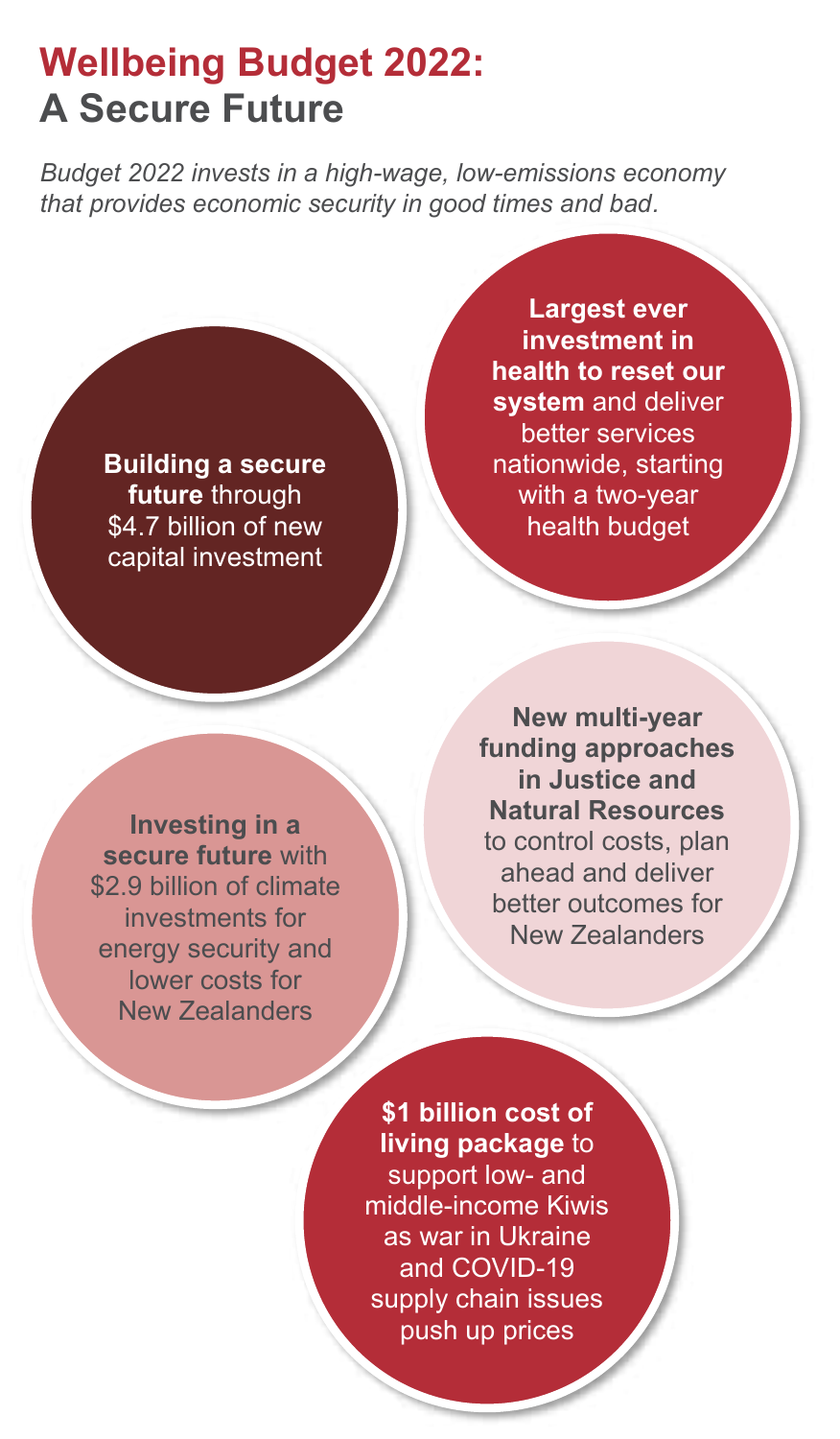### **Wellbeing Budget 2022: Overview**

**Cost of living package**

**Reforming the health system**

**Climate Emergency Response** 

**Supporting business growth**

**Supporting Māori and Pacific aspirations**

Targeted cost of living support for low- and middle-income Kiwis, including a **\$350 payment** for those who earned less than \$70,000 last tax year and don't get the Winter Energy Payment, a further two-month extension of the **fuel excise duty reduction**, and **half price public transport fares**.

**Transforming the health system** to deliver better services nationwide and achieve better outcomes for all New Zealanders, including **\$11.1 billion** to **fix the deficits** and **set the system up for success**.

Investing **\$2.9 billion** from the **Climate Emergency Response Fund** to tackle climate change and create a more secure economy by focusing on **immediate decarbonisation** and **energy security**.

Building a **supportive and flexible business environment** with a new small business growth fund, regional development funding, targeted tourism support, and growth and innovation plans for local industry.

Furthering **Māori and Pacific wellbeing and aspirations** through investment in education, training, business development and health system reform.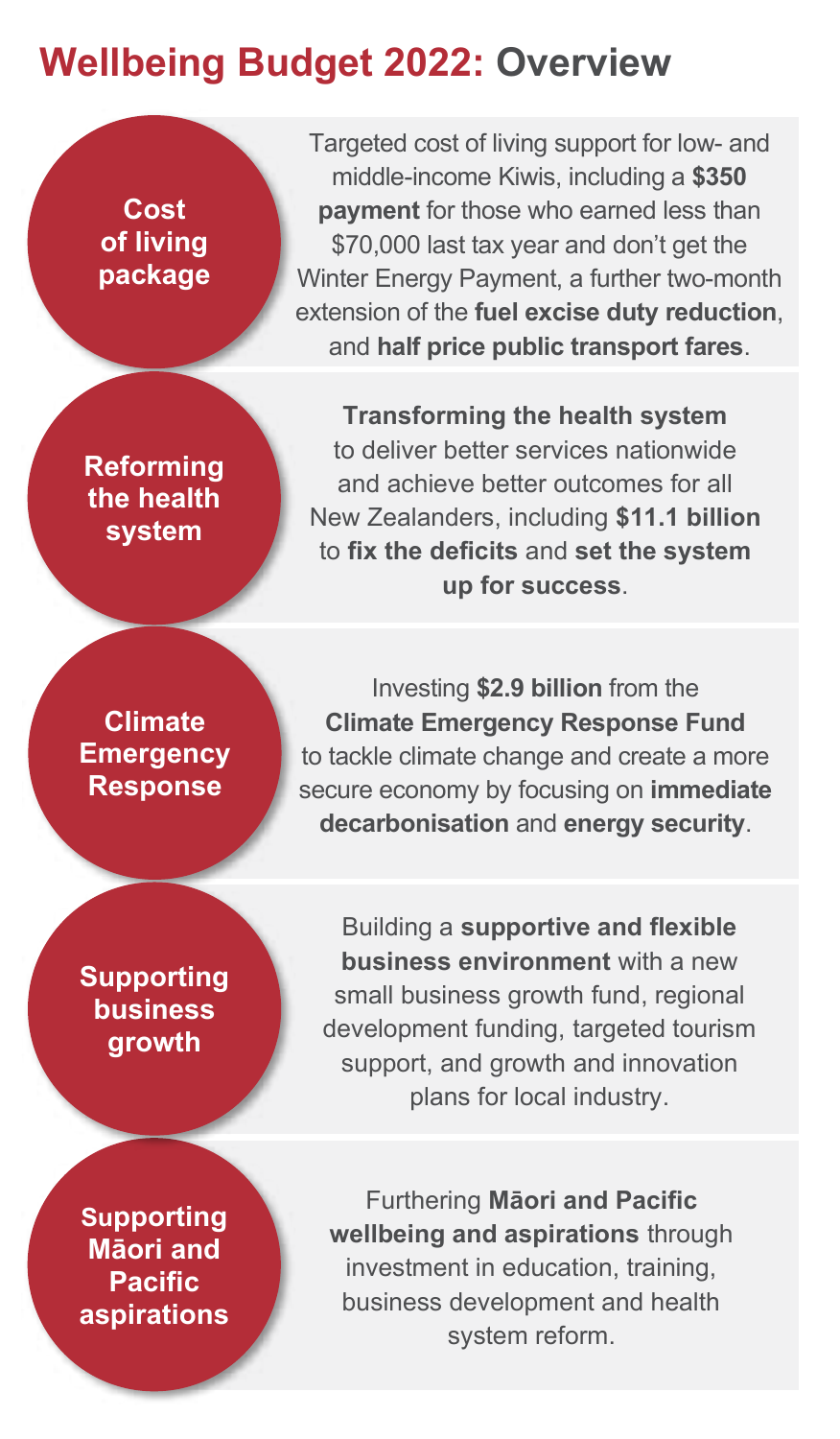# **Addressing Cost of Living**

Against the backdrop of high global inflation, as COVID-19 supply chain pressures are exacerbated by rising oil prices due to the invasion of Ukraine, the Government moved quickly in March to cut fuel excise duties and halve public transport fares.

Budget 2022 includes a further \$1 billion of targeted support for low- and middle-income Kiwi households through a cost of living payment and extensions of fuel duty cuts, as well as initiatives to tackle underlying drivers of the cost of living.

| <b>Cost of living payment</b><br>A total payment of \$350 in three monthly instalments<br>starting 1 August to support an estimated 2.1 million<br>Kiwis who earned less than \$70,000 last tax year and are<br>not eligible for the Winter Energy Payment. The payment<br>is around \$27 per week for the three months. | \$814m<br>operating                    |
|--------------------------------------------------------------------------------------------------------------------------------------------------------------------------------------------------------------------------------------------------------------------------------------------------------------------------|----------------------------------------|
| <b>Fuel duty reduction extended</b><br>To support Kiwis at the pump, the Government is<br>extending the temporary reduction in fuel excise<br>duties and road user charges for a further two months.                                                                                                                     | \$235m<br>operating                    |
| Reducing the cost of public transport<br>Budget 2022 extends the nationwide 50 percent<br>reduction in public transport fares for a further<br>two months, and introduces a new ongoing 50 percent<br>fare discount for Community Services cardholders.                                                                  | \$130m<br>operating<br>\$2m<br>capital |
| <b>Extending Warmer Kiwi Homes</b><br>Extending the Warmer Kiwi Homes programme until<br>June 2024 means that more low-income homeowners<br>can access grants to cut energy bills and reduce<br>emissions.                                                                                                               | \$73m<br>operating                     |
| <b>Tackling long-term drivers of food prices</b><br>Urgent Budget night legislation will progress a key<br>recommendation from the Commerce Commission's<br>review of the grocery sector by removing barriers to<br>new retailers entering the market.                                                                   | \$11m<br>operating                     |

*These short-term measures are in addition to broader economic supports for individuals and families and whānau, including the Winter Energy Payment, the significant lift in main benefit rates and student allowances, and increases to the Family Tax Credit, childcare allowances and superannuation.*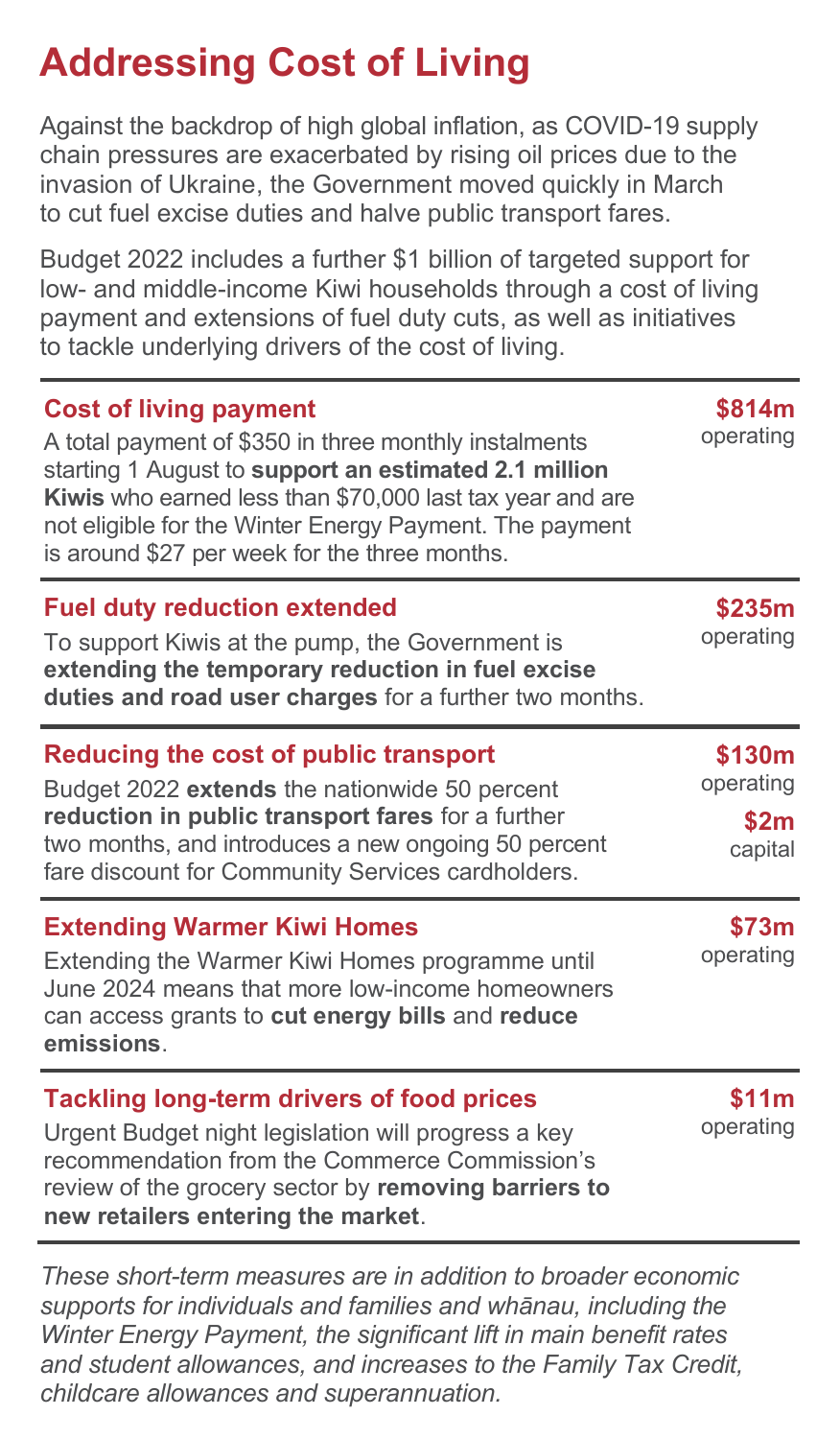# **Reforming the Health System**

Budget 2022 represents a significant investment in building a health system that works for all New Zealanders. Our new health system, led by Health New Zealand and Te Mana Hauora Māori, will be set up to succeed.

#### **Setting up our health system for success**

Our health system exists to support Kiwis when they need care, no matter who they are or where they live. To deliver better services nationwide and achieve better outcomes, we are getting ahead of the curve and funding the system for success. A more streamlined and less bureaucratic health system will mean a greater focus on care and make sure it has the workforce to succeed.

#### **Supporting mental wellbeing**

Investing in mental wellbeing through funding for: **specialist mental health and addiction services**, continuing and expanding support for primary and intermediate **school-aged children**, and continuing an important pilot developing better tailored support for our young people.

#### **Investing in health infrastructure**

Supporting delivery of **safe and appropriate healthcare** by providing facilities and infrastructure that can support current and future demand, **including priority capital projects** such as Whangārei Hospital, and starting the redevelopment of Nelson Hospital.

| <b>More medicines for more New Zealanders</b>    |
|--------------------------------------------------|
| A two-year funding boost for the Combined        |
| Pharmaceutical Budget managed by PHARMAC to      |
| ensure that more medicines are available to more |
| New Zealanders.                                  |

*Budget 2022 makes the first step towards a multi-year approach to health system funding, designed to support longer-term planning. It provides a two-year transitional funding package covering Budgets 2022 and 2023, with a shift to a permanent multi-year funding approach (covering three Budgets) from Budget 2024.*

**\$11.1b** operating

**\$202m** operating

> **\$1.3b** capital

**\$191m** operating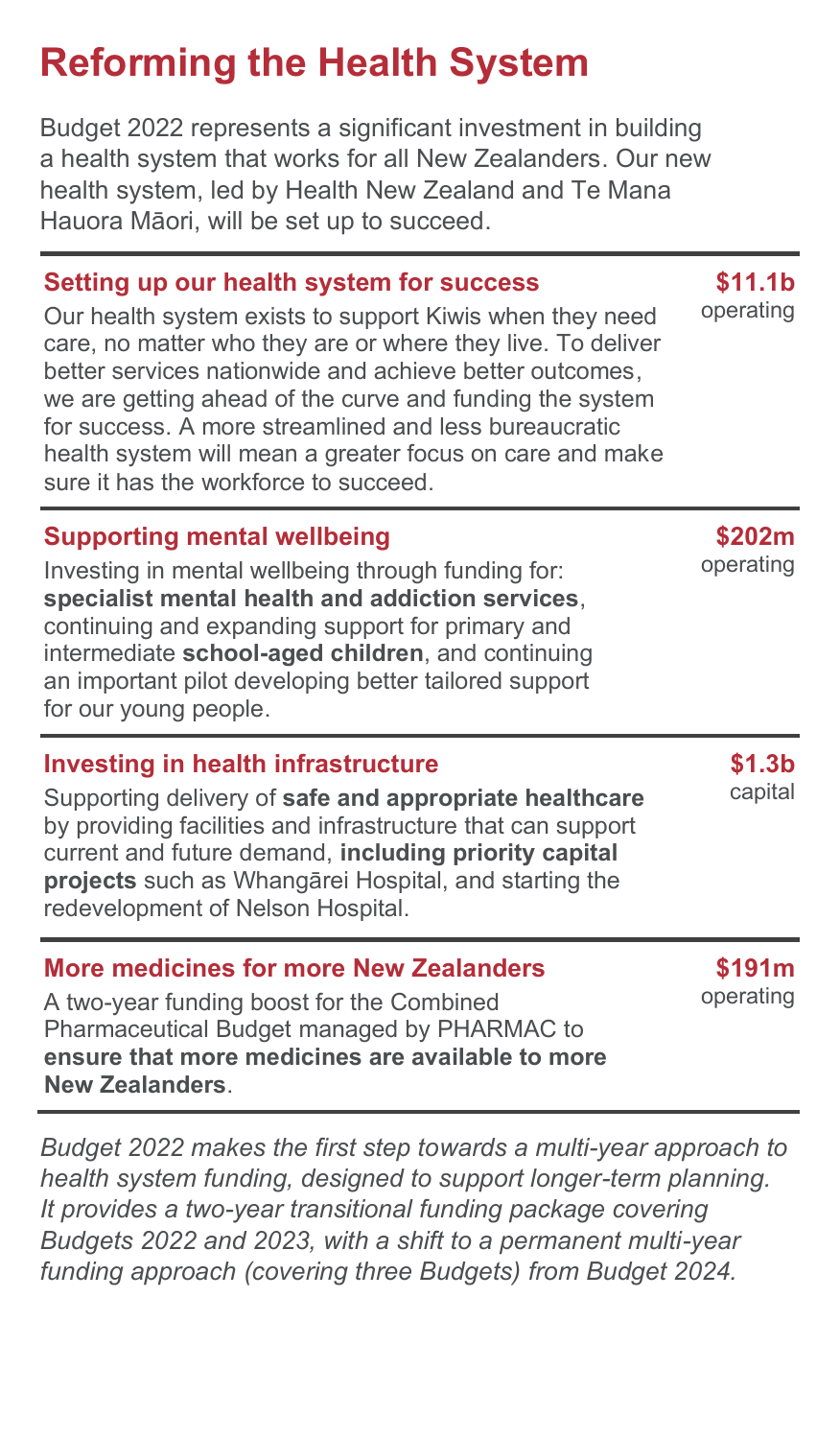### **Climate Emergency Response**

Funding from the Climate Emergency Response Fund will focus on immediate decarbonisation and move Aotearoa New Zealand towards greater energy independence, to boost our economic security, create high-wage jobs and set us up to meet our commitments.

| <b>Transport</b><br>Substantial investments to decarbonise the transport<br>sector and cut transport costs for Kiwi households,<br>including funding to deliver infrastructure to support mode<br>shift, measures to increase public transport capacity and<br>encourage uptake, and financial support for households<br>to shift to low-emissions vehicles to cut everyday costs<br>and reduce our economy's reliance on volatile global<br>oil markets. | \$1.3 <sub>b</sub><br>operating<br>\$2m<br>capital |
|-----------------------------------------------------------------------------------------------------------------------------------------------------------------------------------------------------------------------------------------------------------------------------------------------------------------------------------------------------------------------------------------------------------------------------------------------------------|----------------------------------------------------|
| <b>Energy and industry</b><br>Immediate industrial decarbonisation initiatives, as well<br>as efforts to prepare for the <b>broader energy transition</b><br>as we move towards energy independence. This includes<br>support for businesses to shift to cleaner energy to cut costs<br>and reduce emissions, and market measures to support the<br>transition to a highly renewable electricity system.                                                  | \$764m<br>operating<br>\$1m<br>capital             |
| <b>Agriculture</b><br>The package partners with farmers and growers to fund<br>research and development of agricultural emissions<br>mitigations, as well as funding for immediate<br>decarbonisation efforts on farms through a programme<br>to support existing producers and Māori entities to<br>implement low-emissions on-farm practices.                                                                                                           | \$380m<br>operating<br>\$1m<br>capital             |
| <b>Forestry</b><br>Support for measures to establish native forests<br>at scale, and in the appropriate place, by developing<br>long-term carbon sinks and improving biodiversity.<br>Investments also increase the available woody biomass<br>supply to replace coal and other carbon-intensive fuels<br>and materials.                                                                                                                                  | \$156m<br>operating<br>\$191m<br>capital           |

*The Climate Emergency Response Fund is a multi-year fund covering focus areas including, but not limited to, those listed above, and which recycles expected proceeds from the Emissions Trading Scheme and therefore does not impact borrowings.*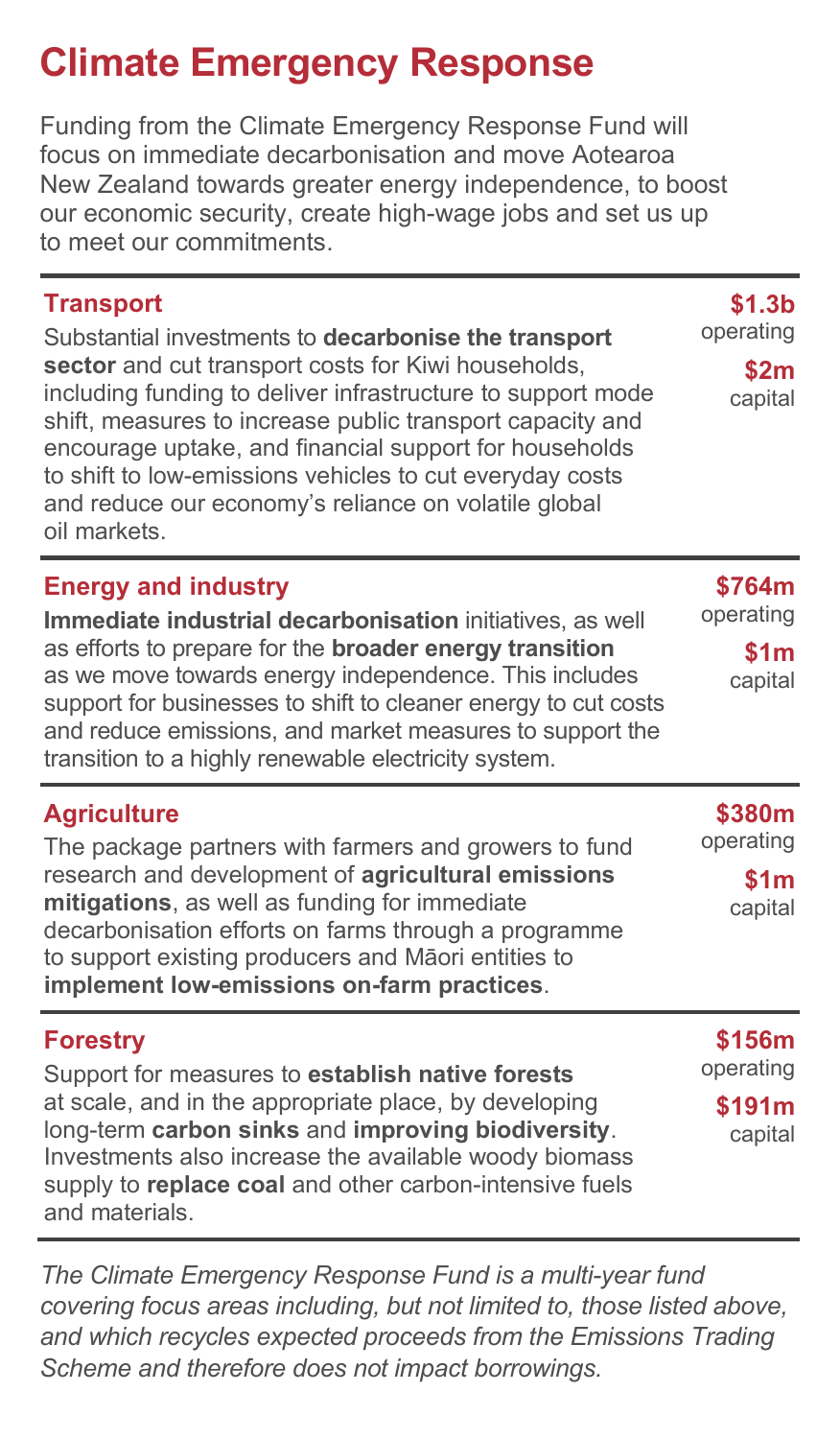# **Supporting Business Growth**

Budget 2022 invests in our immediate economic recovery, while also looking to the future. By supporting businesses and people to achieve their aspirations, fostering innovation, and transforming our key industries, we can transition to a high-wage, low-emissions economy that provides economic security in good times and bad.

**Positioning our economy for long-term growth by investing in industry innovation and transformation Supporting industries to innovate and profit from a more secure economy** through **Industry Transformation Plans** in construction, advanced manufacturing, agritech, digital technologies, forestry and wood processing, food and beverage, and fisheries. **\$148m** operating **Investing in regional business support and tourism \$116m**

Boosting the Regional Strategic Partnership Fund to **invest in local projects** tailored to particular regions, increasing broadband infrastructure in the worst-served regions for **greater productivity**, and working with the tourism industry to innovate and grow their sector in a changing world. operating **\$76m** capital

#### **Developing a Business Growth Fund** The Government is establishing a Business Growth Fund to **improve access to capital** for small- to medium-sized enterprises. We are looking to partner with New Zealand's major banks to grow the scale and reach of the fund. **\$1m** operating **\$100m** capital

**A locally-trained, skilled and productive workforce** Topping up and extending the **Apprenticeship Boost Initiative**, **Mana in Mahi** and the **Māori Trades and Training Fund** to lift economic inclusion and support employment opportunities for Kiwis by helping businesses take on apprentices. **\$316m** operating

#### **Continuing capital and infrastructure investment** Forecast Crown infrastructure investment over the next five years now totals \$61.9 billion. We are continuing to **lay strong foundations** and reduce New Zealand's infrastructure deficit by investing in projects like **Auckland Light Rail**, **water infrastructure**, and **rolling stock for rail**. **\$61.9b** over the next five years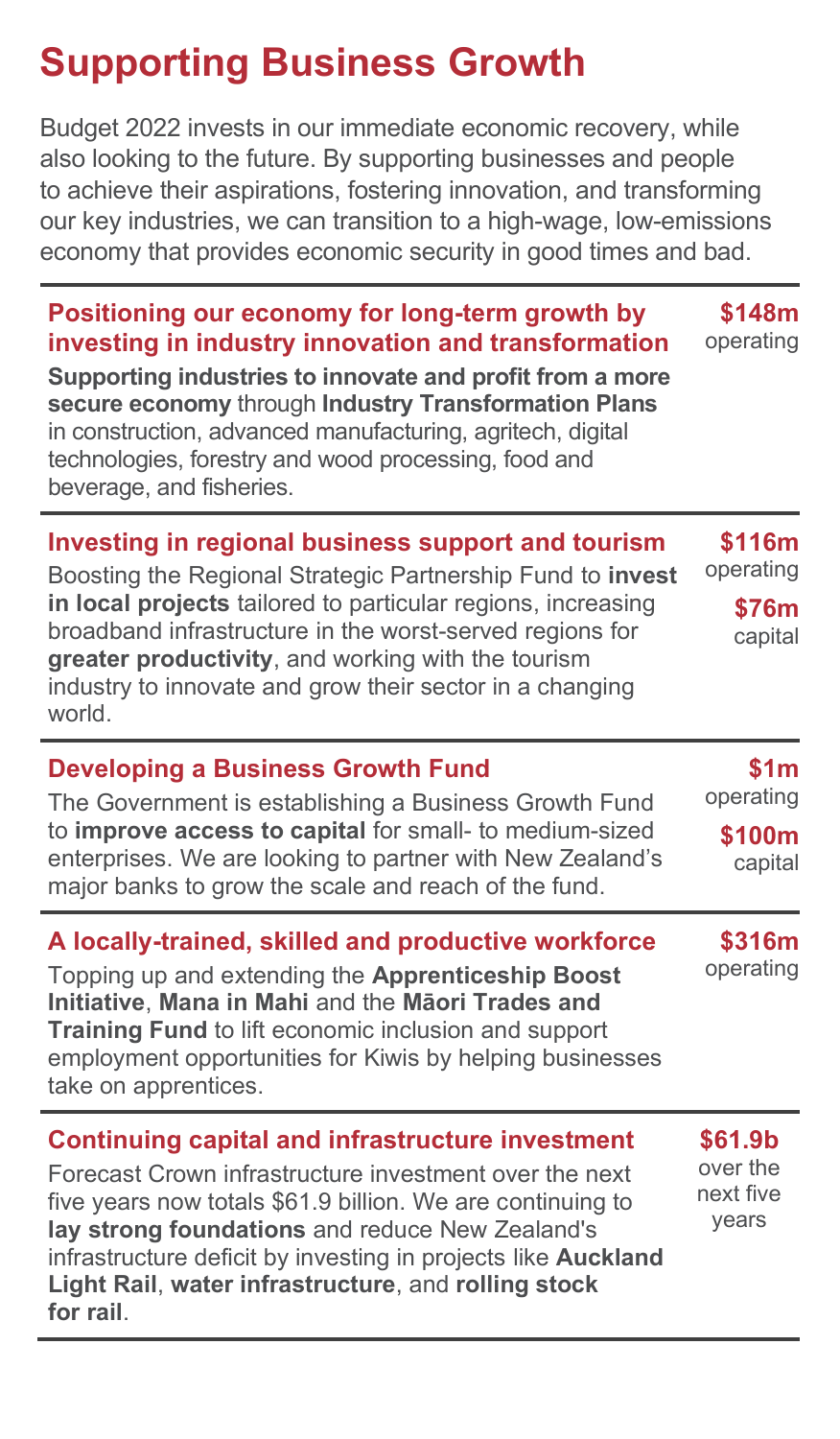# **Supporting Māori and Pacific Aspirations**

Budget 2022 lifts Māori income, skills and opportunities with over \$1 billion in investment to support better health, education and economic outcomes, and stronger cultural wellbeing. Budget 2022 also addresses key drivers of Pacific wellbeing.

| <b>Investing in Mäori health and wellbeing</b><br>Alongside the significant health investment, Budget 2022<br>includes funding to support hauora Māori health services,<br>and support for Whanau Ora Commissioning Agencies.                                                                                 | \$580m<br>operating                      |  |
|---------------------------------------------------------------------------------------------------------------------------------------------------------------------------------------------------------------------------------------------------------------------------------------------------------------|------------------------------------------|--|
| Mãori adaptation to climate change<br>Enabling an equitable transition to a high-wage,<br>low-emissions economy by investing in Maori climate<br>action, an equitable transitions programme and the<br>Takutai Moana Financial Assistance Scheme.                                                             | \$162m<br>operating<br>\$5m<br>capital   |  |
| Māori economy and employment<br>Supporting job opportunities for Māori by continuing<br>the Cadetships Programme, and encouraging public<br>sector procurement opportunities for Māori businesses.                                                                                                            | \$155m<br>operating                      |  |
| <b>Protecting language, culture and identity</b><br>Supporting the teaching and learning of te reo in schools<br>through Māori language education funding, along with<br>investing to develop a thriving Maori media sector and<br>empowering Pacific communities to tell their stories of<br>the Dawn Raids. | \$249m<br>operating<br>\$105m<br>capital |  |
| <b>Supporting Pacific health services</b><br>Funding to support Pacific health providers to develop<br>capability, improve infrastructure and prepare for system<br>reform, along with a targeted diabetes prevention and<br>management programme.                                                            | \$76m<br>operating                       |  |
| <b>Investing in Pacific education and employment</b><br>Supporting Pacific employment and education<br>opportunities with investment in Pacific Science<br><b>Technology Engineering Arts Maths futures and</b><br>Tupu Aotearoa.                                                                             | \$47m<br>operating                       |  |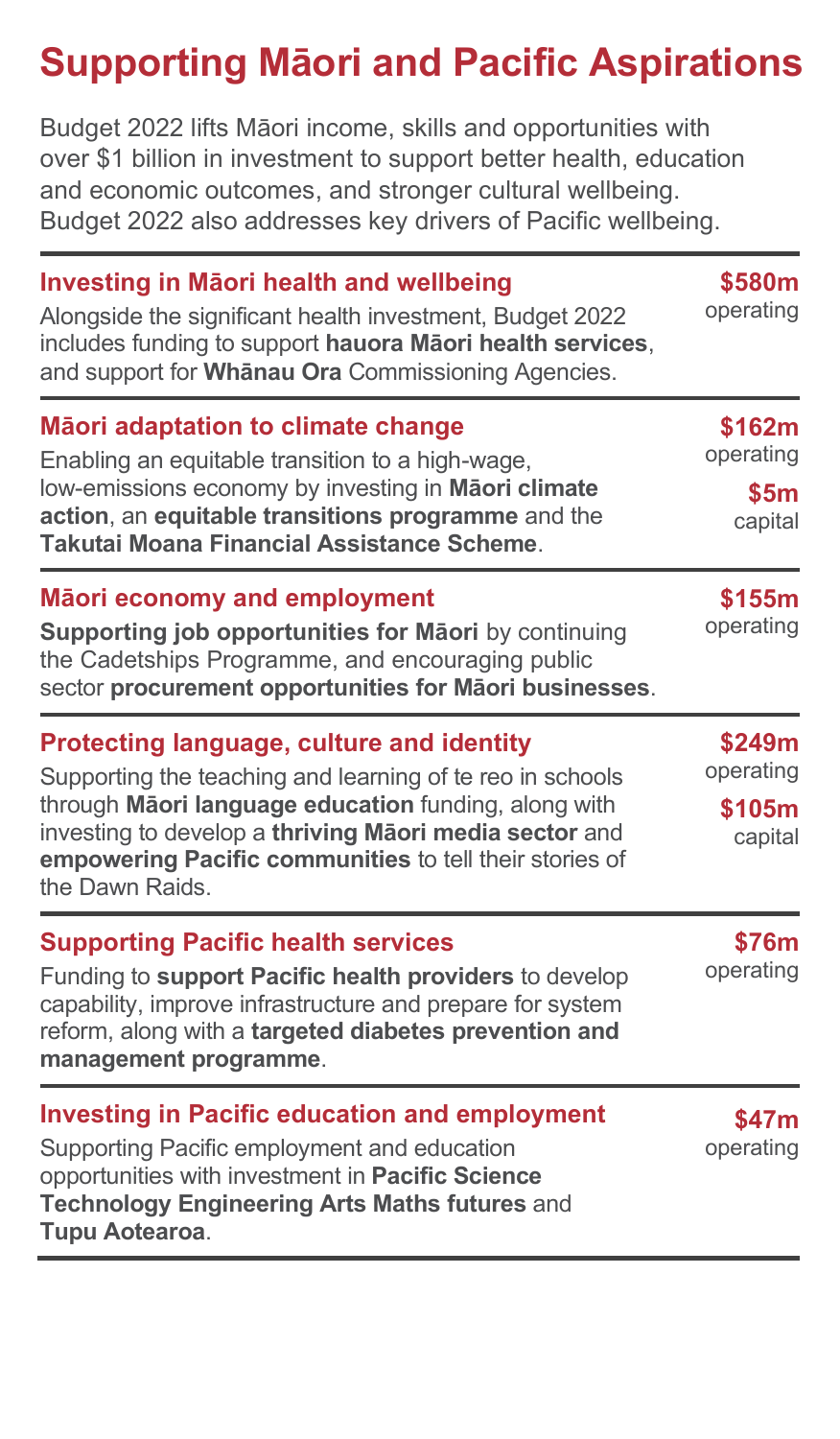### **Intergenerational Wellbeing**

Investments in Budget 2022 will continue to improve intergenerational wellbeing by addressing climate change, the housing crisis, and child poverty. Budget 2022 also focusses on improving wellbeing outcomes for New Zealanders who live with disabilities and providing more equitable access to social services.

| <b>Improving housing outcomes</b><br>Continuing to address challenges to housing access and<br>affordability through funding for <b>public and transitional</b><br>housing, progressing the Homelessness Action Plan,<br>and the Affordable Housing Fund.                                            | \$1.8b<br>operating             |
|------------------------------------------------------------------------------------------------------------------------------------------------------------------------------------------------------------------------------------------------------------------------------------------------------|---------------------------------|
| Sustaining and transforming the disability system<br>Supporting the disability system by addressing pressures<br>to enable providers to meet demand, establishing a new<br>Ministry for Disabled People, and investing in the regional-<br>based rollout of the <b>Enabling Good Lives</b> approach. | \$943m<br>operating             |
| Improving access to dental treatment<br>Improving adequacy and accessibility of necessary<br>dental treatment for people on income support and low-<br>income families and whānau by increasing the support<br>available to \$1,000 annually per person.                                             | \$126m<br>operating             |
| <b>Investing in education from childhood</b><br>through tertiary                                                                                                                                                                                                                                     | \$2.0 <sub>b</sub><br>operating |
| Investing in improved education for our children by<br>supporting the education workforce, including<br>strengthening Māori and Pacific language teaching,<br>support for the tertiary education sector to meet<br>demand, and implementing the Equity Index.                                        | \$855m<br>capital               |
| Child support pass-on to boost sole-parent<br>income                                                                                                                                                                                                                                                 | \$334m<br>operating             |
| Changing child support so that sole-parent beneficiaries<br>will receive those payments as income, increasing the<br>incomes of many sole-parent beneficiaries and their                                                                                                                             | \$20m<br>capital                |

**families and whānau**.

*In addition to these specific investments, transitioning to multi-year funding approaches, such as establishing the Climate Emergency Response Fund, will help to better address long-term and complex issues through greater funding certainty and ability to manage costs.*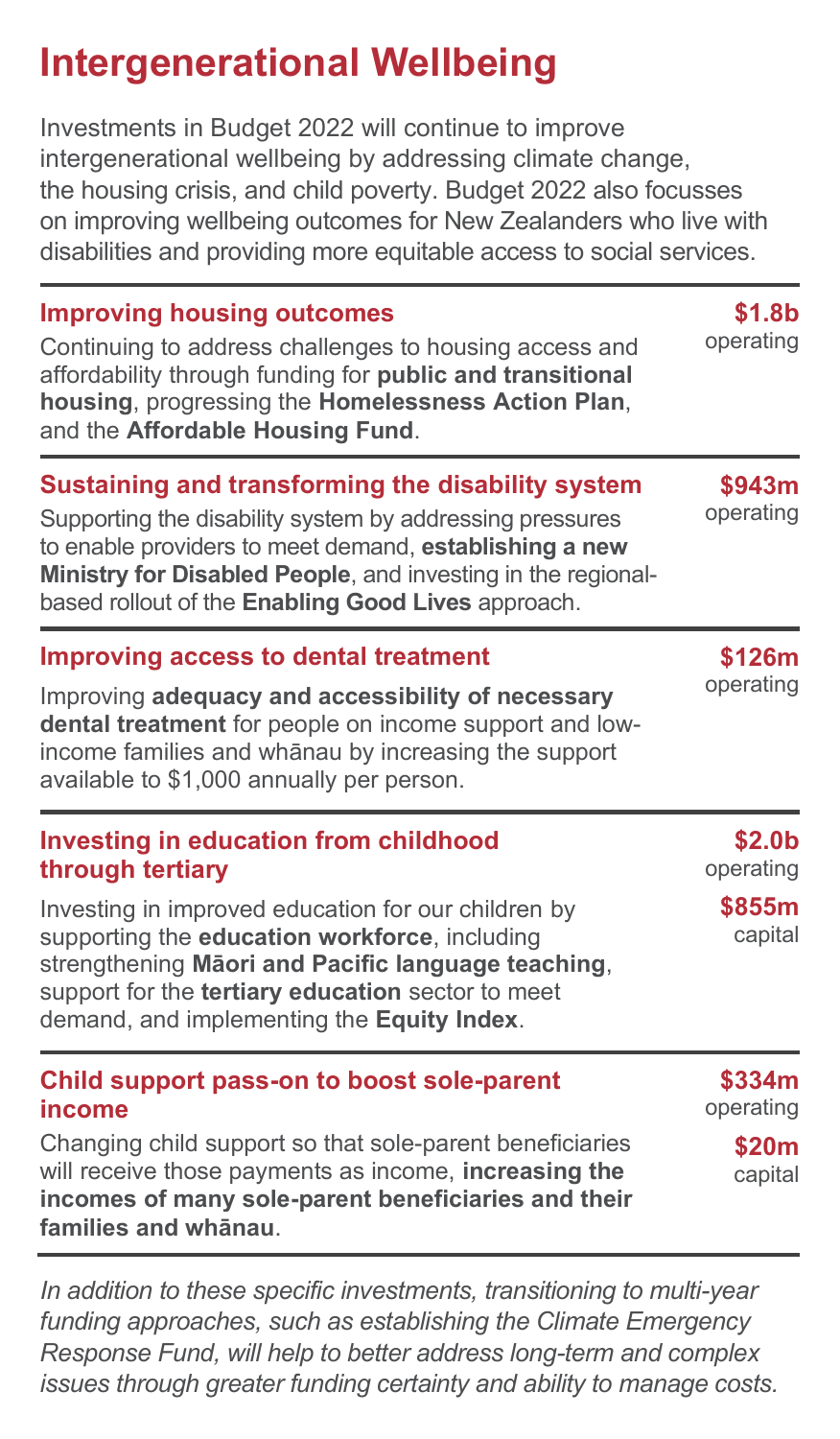# **Wellbeing Objectives**

| <b>Wellbeing objective</b>                                                                                                                                                                      | <b>Budget 2022 contribution</b>                                                                                                                                                                                                                                                                                                                                                                                                                                                                                                                                                                                                                  |
|-------------------------------------------------------------------------------------------------------------------------------------------------------------------------------------------------|--------------------------------------------------------------------------------------------------------------------------------------------------------------------------------------------------------------------------------------------------------------------------------------------------------------------------------------------------------------------------------------------------------------------------------------------------------------------------------------------------------------------------------------------------------------------------------------------------------------------------------------------------|
| <b>Just Transition</b><br>Supporting the<br>transition to a climate-<br>resilient, sustainable,<br>and low-emissions<br>economy.                                                                | Achieving a just transition means boosting our energy<br>independence by shifting towards a low-carbon economy in<br>a way that supports workers, businesses and communities.<br>We have established a new Climate Emergency Response<br>Fund and are investing in the decarbonisation of process<br>heat and public transport, reducing agricultural emissions,<br>increasing carbon storage and supporting the shift to low-<br>emission vehicles to reduce our reliance on volatile global<br>oil and energy markets.                                                                                                                         |
| <b>Physical and</b><br><b>Mental Wellbeing</b><br>Supporting improved<br>health outcomes for all<br>New Zealanders and<br>minimising COVID-19<br>and protecting our<br>communities.             | Good physical and mental health, and timely access to care<br>and support are fundamental to New Zealanders' long-term<br>wellbeing. This Wellbeing Budget invests in transforming the<br>national health system, including establishing a new public<br>health agency, increasing the availability of specialist mental<br>health and addiction services, investing in primary and<br>community care, particularly for Māori and Pacific peoples,<br>and investing in disability support services.                                                                                                                                              |
| <b>Future of Work</b><br>Enabling all<br>New Zealanders<br>and New Zealand<br>businesses to benefit<br>from new technologies<br>and lift productivity and<br>wages through<br>innovation.       | COVID-19 has turbo-charged the already shifting nature<br>of how we work. Enabling all New Zealanders to benefit<br>from the changing nature of work requires an investment in<br>expanding access to training and technology infrastructure.<br>This Wellbeing Budget invests in industry transformation<br>plans in agriculture, construction, manufacturing and digital<br>technologies. It also invests in rural connectivity, innovation<br>in tourism and regional economic development, as well as<br>support for the digital economy and SMEs. An extension of<br>support for apprenticeships will help to build a skilled<br>workforce. |
| Māori and<br><b>Pacific Peoples</b><br>Lifting Māori and<br>Pacific Peoples'<br>incomes, skills and<br>opportunities, including<br>through access to<br>affordable, safe and<br>stable housing. | The ability for many Māori and Pacific peoples to have<br>mana aheinga (the capability to decide on their aspirations<br>and realise them) and build mana whanake (the power to<br>grow sustainable, intergenerational prosperity) is impeded<br>when health, education, housing and social welfare systems<br>do not address multifaceted, intergenerational disadvantage.<br>This is why we are using this Wellbeing Budget to invest<br>heavily in Māori and Pacific education, language, training<br>and employment, as well as Māori media and homes, skills<br>and business support for Pacific Peoples.                                   |
| <b>Child Wellbeing</b><br>Reducing child poverty<br>and improving child<br>wellbeing, including<br>through access to<br>affordable, safe and<br>stable housing.                                 | Investing in a good start in life for our children is one of<br>the most important ways we can ensure the wellbeing<br>of New Zealanders. This Wellbeing Budget includes<br>investments that will support children and their families,<br>including changing child support so that sole-parent<br>beneficiaries will receive those payments as income rather<br>than it going to the government, increased support for dental<br>treatments for low-income New Zealanders, programmes to<br>prevent family and sexual violence, and supports for child<br>and family wellbeing in the family justice system.                                     |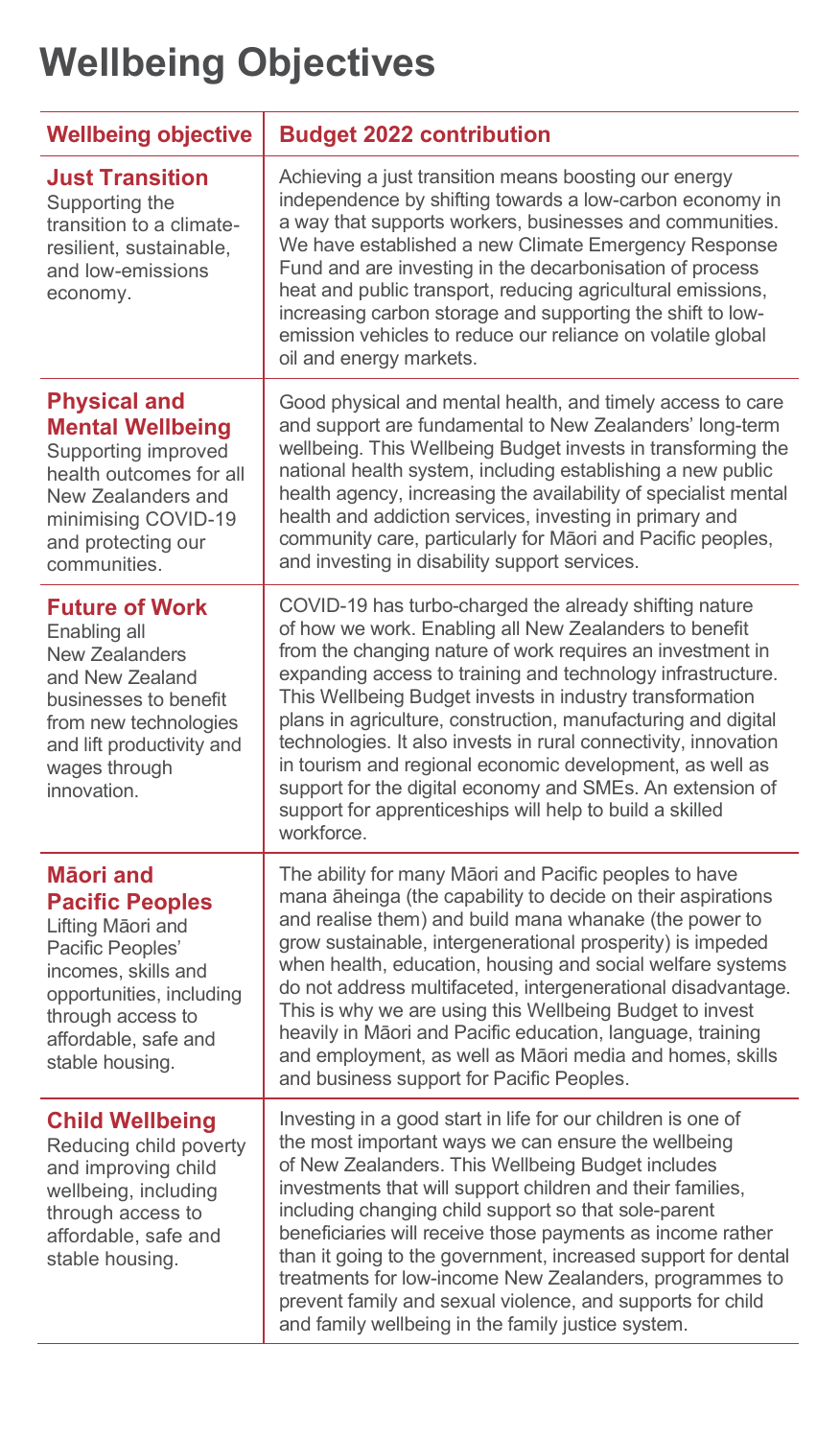### **Economic and Fiscal Outlook**

### **Economic outlook**

New Zealand's economic recovery from COVID-19 has been one of the best in the world and is better than following the Global Financial Crisis, putting us in a strong position to invest for the future. We are one of only twelve countries with at least two Triple-A credit ratings, real GDP in the year ended December 2021 was up 5.6 percent compared to 2020, and unemployment is at a record low of 3.2 percent.

The war in Ukraine has added considerable uncertainty to the near-term outlook and has resulted in higher commodity prices, including oil prices. This comes at a time when the cost of living has already been pushed up by global supply chain issues due to ongoing international COVID-19 responses and high demand due to the strong domestic economy.

The unemployment rate remains at a low level, with growth in wages to support cost of living pressures. From 2023, wages are forecast to outpace inflation again.

Real GDP in the year ended December 2021 was **up 5.6 percent** compared to 2020

The unemployment rate is at a **record-low 3.2 percent**  in Q1-2022

### **Introducing new fiscal rules**

We are refreshing our fiscal rules in Budget 2022 to ensure fiscal discipline, while continuing to manage long-term challenges. We have also adopted a new net debt indicator that better reflects New Zealand's fiscal position and improves international comparability.

| Adopting an OBEGAL <sup>^</sup> target                                                                                                                         | combined with a net debt                                                                                      |
|----------------------------------------------------------------------------------------------------------------------------------------------------------------|---------------------------------------------------------------------------------------------------------------|
| as the main fiscal rule                                                                                                                                        | ceiling of 30 percent of GDP*                                                                                 |
| The OBEGAL target requires<br>a return to surplus in 2024/25,<br>with an aim to maintain an<br>average surplus of 0 percent to<br>2 percent of GDP thereafter. | The ceiling ensures a buffer<br>for economic shocks while<br>providing room for<br>infrastructure investment. |

*^ OBEGAL – Operating balance before gains and losses.*

*\* For more information on the new net debt measure, refer to the* Fiscal Strategy Report*.*